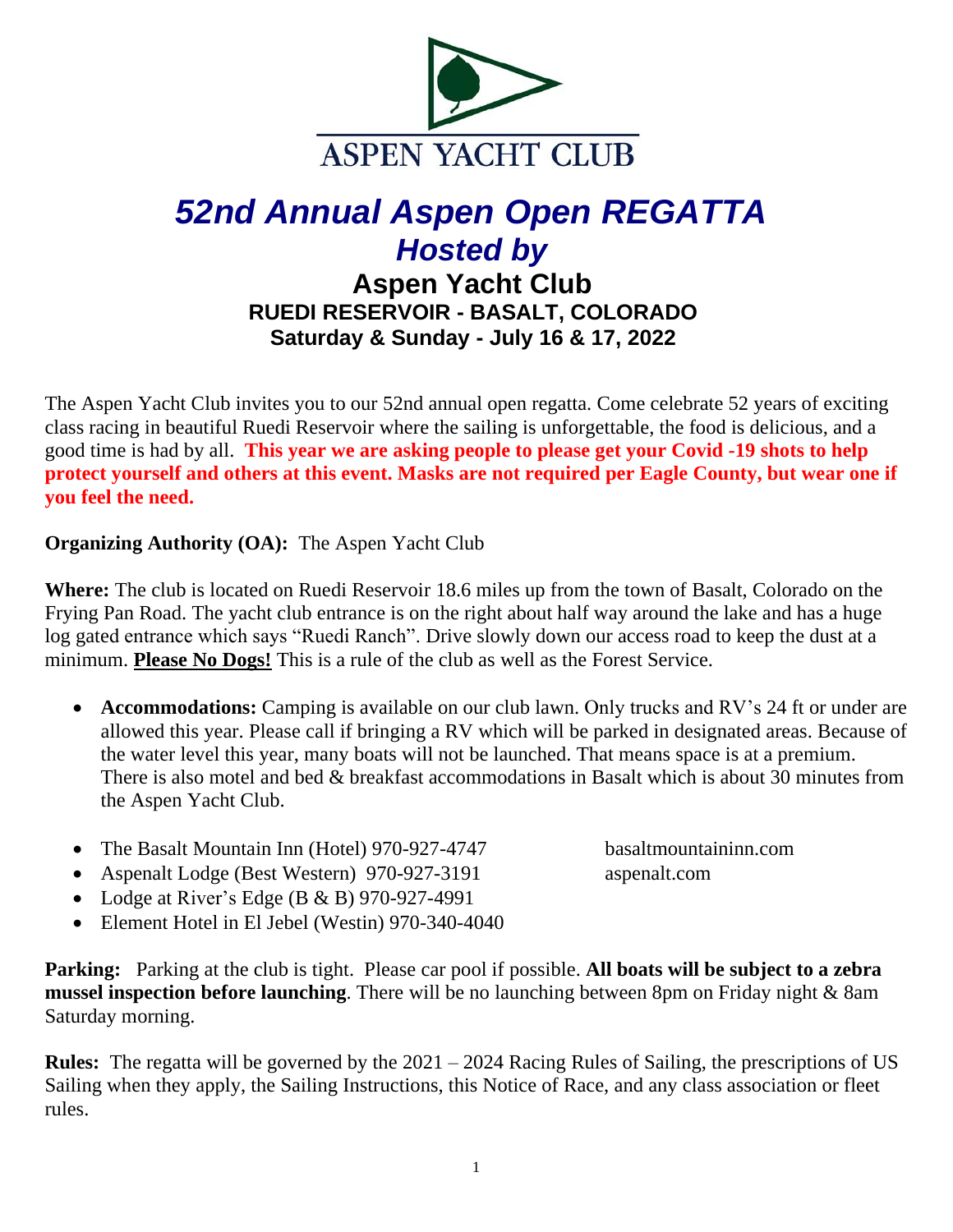**Eligibility and Entry:** This regatta is open to centerboard and keel boat fleets depending on the projected water levels by the end of May. If the water levels are projected to be low due to the lack of snowpack, we will have a centerboard fleet and only keel boats belonging to Aspen Yacht Club Members. All eligible boats may be entered by completing the registration and release form (available on our website) and paying the appropriate fees. Fleet status will be given to groups of **four or more One Design boats**. The PHRF Fleet will be divided by ratings. One Portsmouth class is anticipated. PHRF ratings will be determined by the OA/PRO and are not subject to appeal. All competitors shall meet the eligibility and entry requirements of their respective class associations and fleets.

**The Courses:** The courses to be sailed & maps will be available at registration, on line, and at the Skipper's Meeting on July 16, 2022.

**Scoring:** The low point scoring system will apply. Appendix A2 shall be amended by removing: "excluding her worst score". There will be no throw outs. One race shall constitute a regatta. Appendix A8 (Series Ties) of the Racing Rules of Sailing will apply. Handicaps will be computed using the "time on time" PHRF as published by S.A.I.L. or the Portsmouth Handicap system which ever is applicable. PHRF ratings for non-members of S.A.I.L. will be determined by the OA/PRO.

**Disclaimer of Liability:** Competitors participate in the regatta entirely at their own risk. See RRS rule 4, Decision to Race. The organizing authority will not accept any liability for material damage or personal injury or death sustained in conjunction with or prior to, during, or after the regatta.

**Advertising:** The regatta is designated Category A in accordance with Appendix G3 of the racing rules.

**Communications:** The RC will monitor VHF channel 69 for all communications.

**Trophies:** Trophies will be awarded 1<sup>st</sup>, 2nd, and 3<sup>rd</sup> place finishes.

# **FEES Include the following:**

# **Skippers Registration Fee - \$75.00:**

General Admission, 2 Nights Camping, Skipper Avid Shirt, Event Cup, All Regatta and ANS Inspection Fees.

**Friday:** Evening Free Beer and Wine at the Star Bar with Appetizers.

**Saturday:** Morning Coffee and Donuts, Evening Complementary Cocktails sponsored by *Marble Distilling Co.* and Hors d'oeuvres, also Free Beer and Wine at the Star Bar and Dinner to include Grilled Hamburgers, Hot Dogs, Potato Salad, BBQ Beans & Dessert, etc. **Sunday:** Hot Cooked Breakfast/Coffee and Awards Ceremony.

# **Crew Registration Fee - \$75.00:**

General Admission, 2 Nights Camping and Event Cup.

**Friday:** Evening Free Beer and Wine at the Star Bar with Appetizers. **Saturday:** Morning Coffee and Donuts, Evening Complementary Cocktails sponsored by *Marble Distilling Co.* and Hors d'oeuvres, also Free Beer and Wine at the Star Bar and Dinner to include Grilled Hamburgers, Hot Dogs, Potato Salad, BBQ Beans & Dessert, etc. **Sunday:** Hot Cooked Breakfast/Coffee and Awards Ceremony.